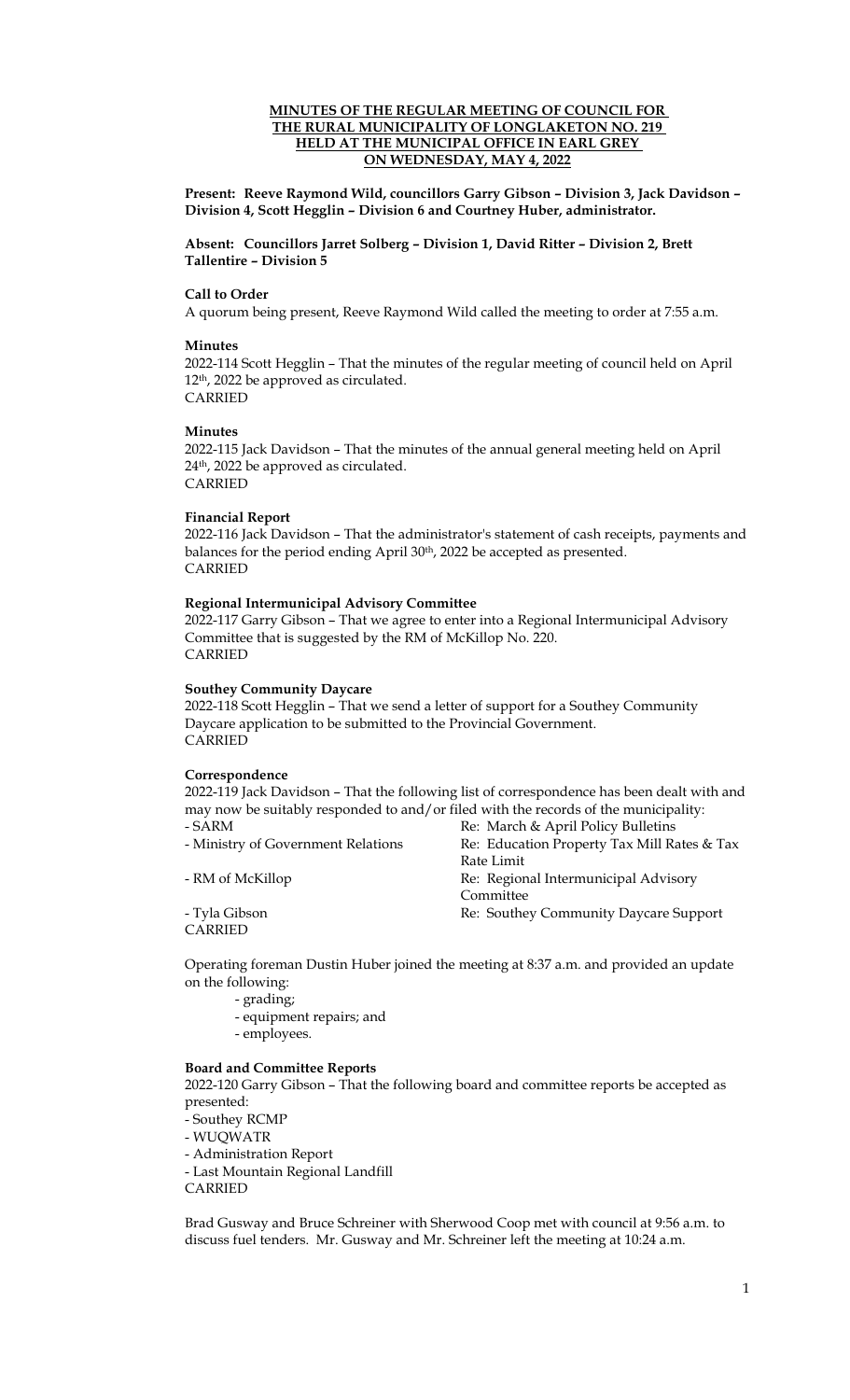#### **Fuel Tanks**

2022-121 Scott Hegglin – That we table a decision on purchasing a fuel tank until we review our budget.

CARRIED

## **Rock Ridge Annexation**

2022-122 Garry Gibson – That we instruct our administrator to draft a letter, reviewed by our legal counsel, containing information regarding Rock Ridge being annexed by the Resort Village of Kannata Valley which includes what the process is for annexing land, relevant compensation for tax loss revenue and our legal counsel comments. This letter will be reviewed at the June meeting for approval to be sent to the Rock Ridge lot owners for their review.

CARRIED

#### **Zoning Amendment Bylaw – Keeping of Livestock**

2022-123 Scott Hegglin – That Bylaw 3-2022, being a bylaw to amend Zoning Bylaw No. 6- 2013 be introduced to council and read a first time and further that the public hearing required for the amending bylaw be held on Tuesday, June 14<sup>th</sup>, 2022 at 10:30 a.m. CARRIED

#### **Little Church Road Bridge Replacement**

2022-124 Scott Hegglin – That after reviewing the tender summary for the Little Church Road Bridge Replacement, our Bridge Committee holds a meeting with the RM of Lumsden No. 189 to determine the next steps. CARRIED

#### **Bylaw Enforcement**

2022-125 Garry Gibson – That we table a decision on hiring the Commissionaires until a meeting that all of council is present. CARRIED

## **Rose Building Permit**

2022-126 Jack Davidson – That we grant approval to Ernie and Pat Rose to construct a 2400 square foot accessory building with the stipulation that the application conforms to the geotechnical report of the subdivision. CARRIED

#### **Coard Building Permit**

2022-127 Jack Davidson – That we do not grant approval to Adam Coard to construct a 400 square foot temporary home. CARRIED

#### **2022 Traffic Count**

2022-128 Jack Davidson – That we approve the proposed locations for the Ministry of Highways 2022 traffic count and request additional traffic counts at the following locations: - South of the SE Qtr. of Sec. 30, Twp. 21, Rge. 21, W2;

- South of the SW Qtr. of Sec. 29, Twp. 21, Rge. 21, W2; and - South of Sec. 28, Twp. 23, Rge. 20, W2. CARRIED

#### **Clearing the Path Application**

2022-129 Scott Hegglin – That we agree to submitting a joint application to the Clearing the Path Program with the RM of Cupar No. 218 to designate the road that lies to the north of Secs. 35 and 36, Twp. 21, Rge. 19, W2 and connects to Highway No. 6. CARRIED

#### **Recess**

2022-130 Jack Davidson – That we recess for lunch at 12:36 p.m.

Reeve, Raymond Wild called the meeting back to order at 1:11 p.m.

#### **Seismic Exploration Project**

2022-131 Garry Gibson – That we approve the seismic exploration project submitted by RPS Energy Canada Ltd. with the condition that all landowners are in agreement. CARRIED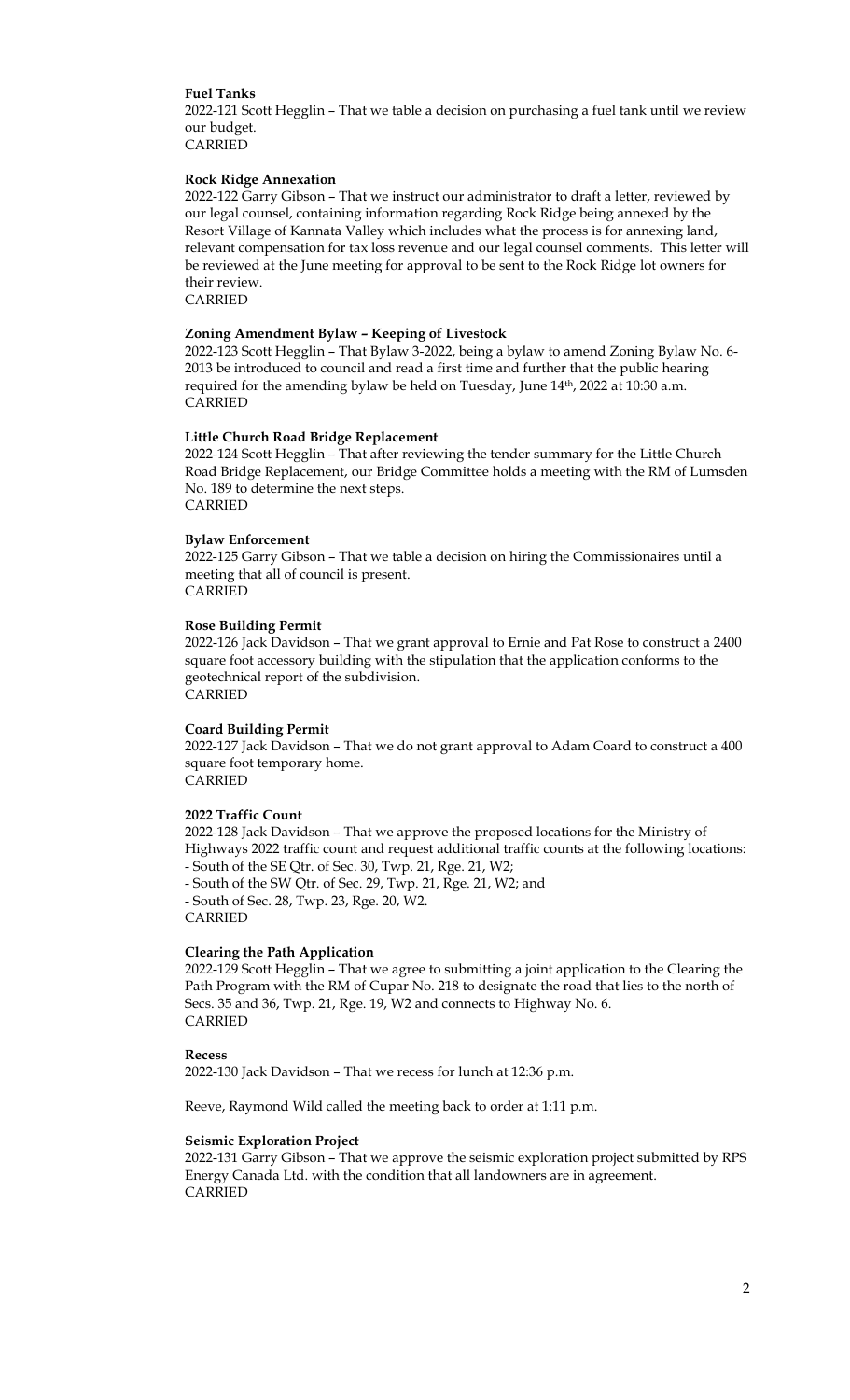#### **Community Event License**

2022-132 Garry Gibson – That we issue a community event license to the Southey Fire Department to hold a golf tournament at the Eddy Golf Course on Saturday, June 4<sup>th</sup> from 10:00 a.m. until 10:00 p.m. CARRIED

#### **Community Event License**

2022-133 Scott Hegglin – That we issue a community event license to High Country Estates to hold a car show at High Country Estates on Saturday, June 25<sup>th</sup> from 1:00 p.m. until 6:00 p.m.

CARRIED

### **Accounts for Payment**

2022-134 Scott Hegglin – The following accounts be approved for payment: 15100 Auto Parts Plus Repair Parts Repair Parts 487.54 15101 Bradley Directories Maps & Division Books 2,143.00 15102 Gregg Distributors LP Well Water Hose & Shop Supplies 584.71 15103 Information Services Corp Tax Enforcement 255.30 15104 Last Mountain Regional Landfill Loraas - March 2022 5,384.95 15105 Petty Cash c/o Courtney Huber Postage & Water 25.00 15106 Princess Auto Repair Parts & Shop Supplies 819.85<br>15107 Resort Village of Kannata Ian 1-Mar 31 Water Statement 2.542.0 15107 Resort Village of Kannata Jan 1-Mar 31 Water Statement 2,542.02 15108 SaskTel (Mobility) Shop Mobility 80.26 15109 SGI Plate Renewals 4,287.34 15110 Sherwood Co-op Ltd. Fuel 4,535.49 15111 Signs By Design Decals - Unit #204 63.27 15112 Wascana & Upper Qu'Appelle 2022 Membership 300.00 15113 Jack Davidson April Indemnity & Supervision 641.52 15114 Garry Gibson April Indemnity & Supervision 586.46 15115 Scott Hegglin April Indemnity & Supervision 756.42 15116 David Ritter **April Indemnity & Supervision** 524.06 15117 Jarret Solberg **April Indemnity & Supervision** 445.70 15118 Brett Tallentire **April Indemnity & Supervision** 369.10 15119 Ray Wild April Indemnity & Supervision 1,080.07 **Online Bill Payment** OBP Canada Revenue Agency April Remittance 13,811.48 OBP Collabria MasterCard Website, Lunch, Advertising, 2,780.75 Plate Renewal, Shop Repairs & Repair Parts OBP M.E.P.P. April Remittance 7,526.26 OBP Minister of Finance - Ed Tax April Education Remittance 6,427.64 **Preauthorized Payments:** PAD Sask Power Herman Well NE0821202 56.67 PAD Sask Power Shop 549.28 PAD Sask Power Office 134.65 PAD Sask Power Edenoste Well NW1423202 192.27 PAD Sask Power Hegglin Well NW1023202 139.54 PAD Sask Power Street Lights – Rock Ridge 29.36 PAD Sask Energy Shop Shop 421.25 PAD Sask Energy Office 2157.95 **Payroll:** 622 Cole Foster Payroll PP 9-2022 – Apr 10 - 23 1,105.33 623 Courtney Huber Payroll PP 9-2022 – Apr 10 - 23 2,004.35 624 Dustin Huber Payroll PP 9-2022 – Apr 10 - 23 1,783.64 625 Mitchell Nixon Payroll PP 9-2022 – Apr 10 - 23 1,270.98 626 Kelly Sutter Payroll PP 9-2022 – Apr 10 - 23 1,728.09 627 Teresa Sutter Payroll PP 9-2022 – Apr 10 - 23 1,255.19 CARRIED

**Speed Limits** 2022-135 Garry Gibson – That we instruct the administrator to draft a bylaw to regulate the speed to 50 kilometers per hour within the subdivisions of Valley View Estates, Cummins Subdivision, High Country Estates and Valley Ridge as well as Grid 641 that lies east of the Village of Earl Grey.

CARRIED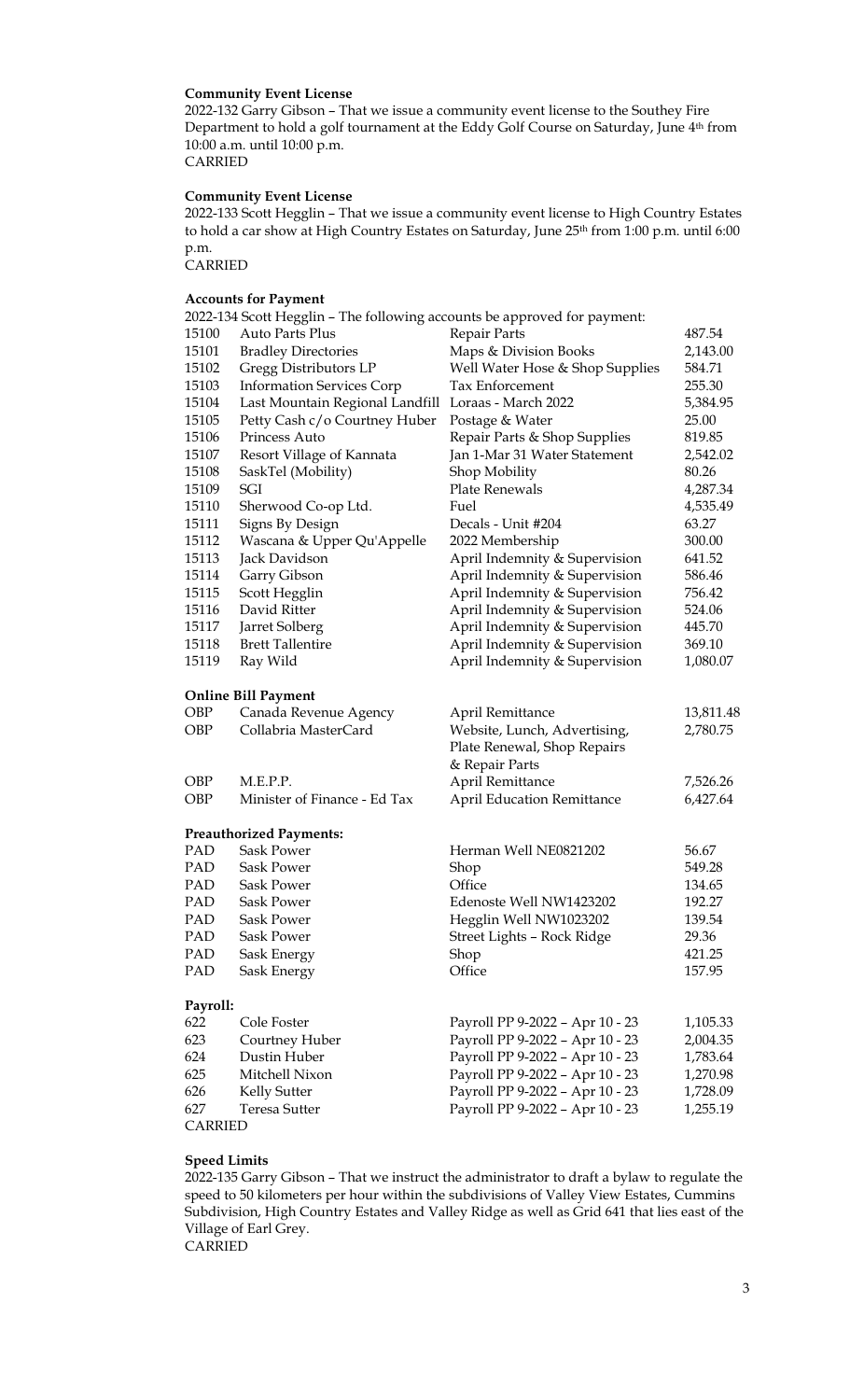**\_\_\_\_\_\_\_\_\_\_\_\_\_\_\_\_\_\_\_\_\_\_\_\_\_\_\_\_\_\_ \_\_\_\_\_\_\_\_\_\_\_\_\_\_\_\_\_\_\_\_\_\_\_\_\_\_\_\_\_\_**

**REEVE ADMINISTRATOR**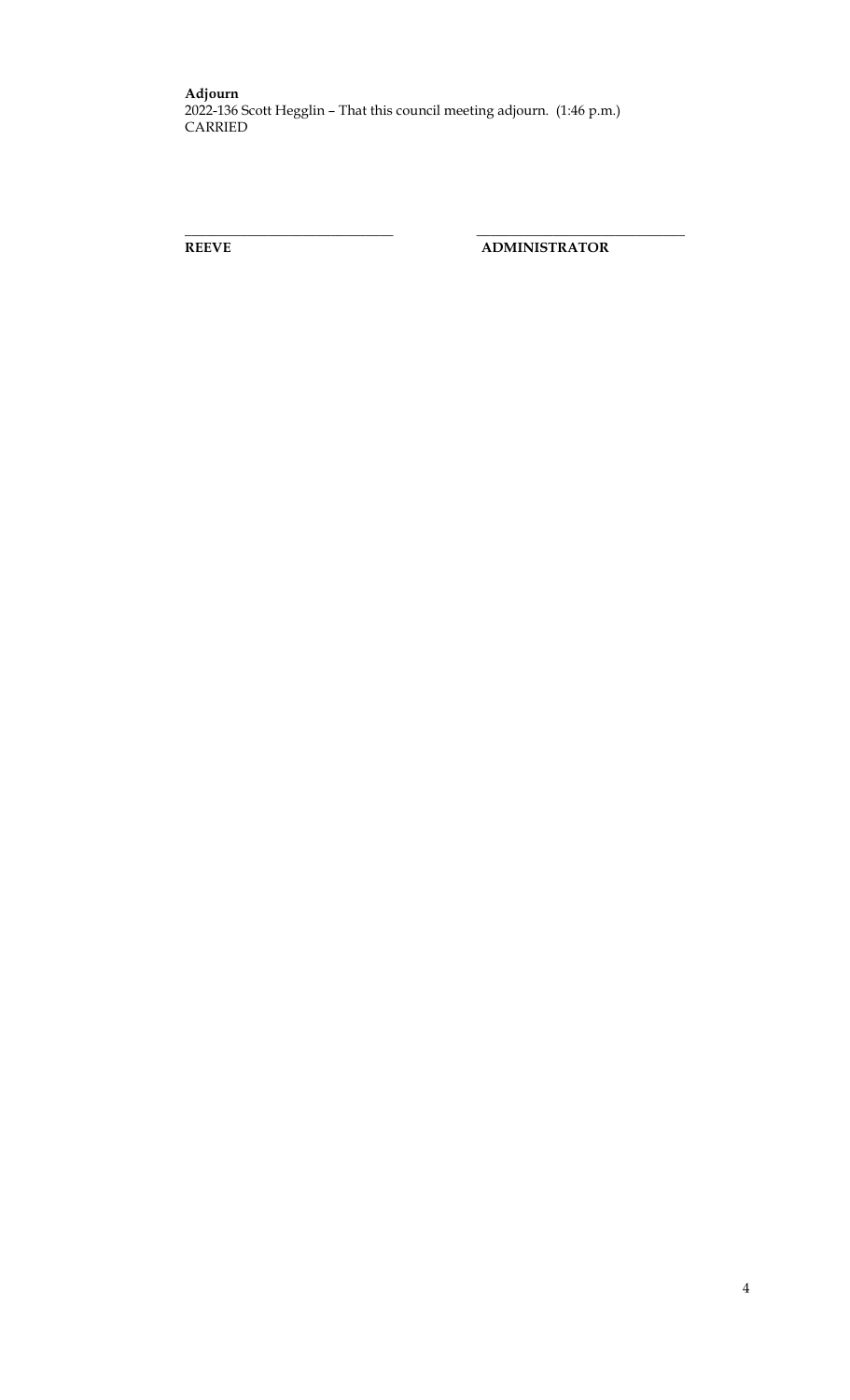# **Foreman Report for April/May, 2022**

- All three graders are out maintaining roads regularly, we will be applying gravel this week to Grid 641 where it was clay capped last year.
- The mowers have all been through the shop and we resealed gear boxes and did some welding to them so they are ready to go.
- We started going through the brush cutter and it needs to be resealed and those parts are on back order right now.
- The dozer was through the shop and is ready for the season.
- One semi has its safety done and the other will be done shortly.
- All the employees will be back over the next 2 weeks, depending on weather.

Dustin Huber

 $\overline{\phantom{a}}$  , where  $\overline{\phantom{a}}$  , where  $\overline{\phantom{a}}$  ,  $\overline{\phantom{a}}$  ,  $\overline{\phantom{a}}$  ,  $\overline{\phantom{a}}$  ,  $\overline{\phantom{a}}$  ,  $\overline{\phantom{a}}$  ,  $\overline{\phantom{a}}$  ,  $\overline{\phantom{a}}$  ,  $\overline{\phantom{a}}$  ,  $\overline{\phantom{a}}$  ,  $\overline{\phantom{a}}$  ,  $\overline{\phantom{a}}$  ,  $\overline{\phantom{a}}$  ,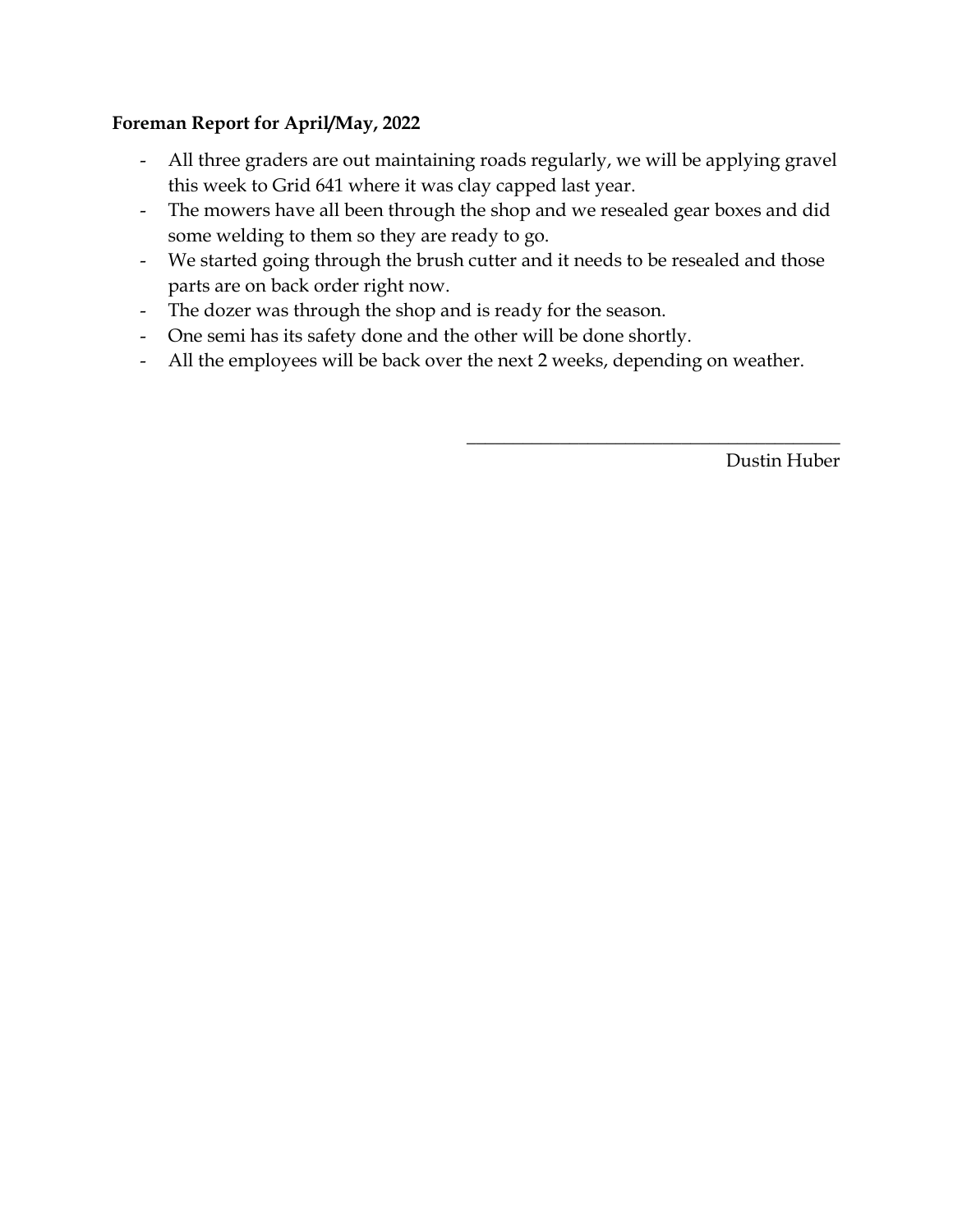# **RCMP Southey Report for April/May, 2022**

- Public meeting for the Sergeant to introduce herself
- 13 people were in attendance
- The RCMP will be seen more in the communities and rural area
- If we are having a function, let them know and they will attend
- They are fully staffed
- The Strasbourg office will be open part-time
- Round table discussion occurred and the biggest concerns are drugs, ATV's and traffic
- The musical ride will be coming to Strasbourg in June

Jack Davidson

 $\overline{\phantom{a}}$  , and the set of the set of the set of the set of the set of the set of the set of the set of the set of the set of the set of the set of the set of the set of the set of the set of the set of the set of the s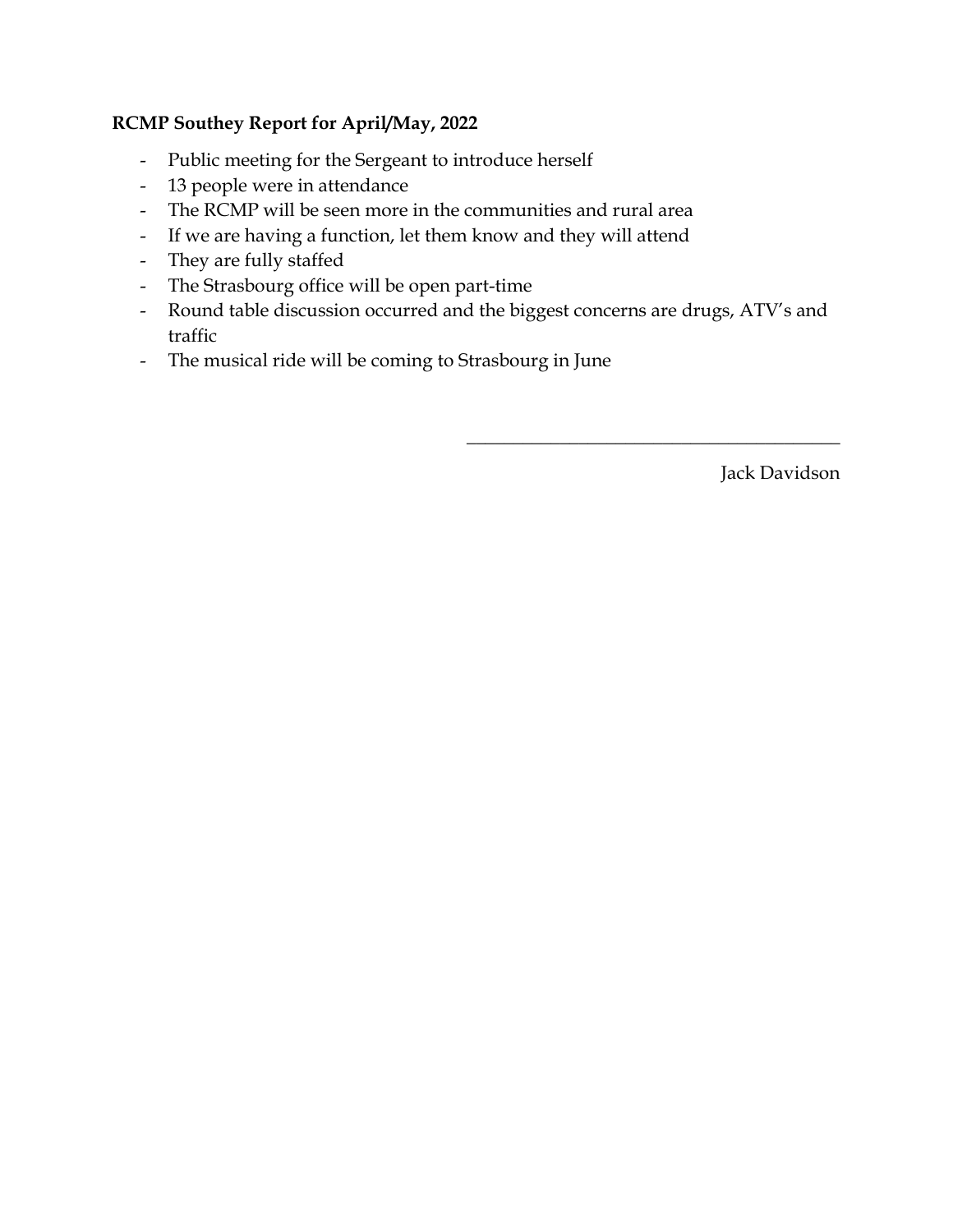# **WUQWATR Report for April/May, 2022**

- A new summer student has been hired.
- 3,000 trees were sold in the Tree for Life Program at \$5.00 per tree.
- Participation in programs is up in the air until we know what funds are available due to SAW restructuring.
- Funding from companies such as Mosaic for the next 3.5 years.
- A manager from Sask Water gave a presentation on the pipeline for water for the canola crushing plants and straw plant. They will be taping into water at Belle Plain and also want to add more capacity for future development.
- The board members from Manitou resigned and was replaced with another individual from Manitou.
- The board voted to appoint members as long as they live in the WUQWATR region and not necessarily in a certain region.

Scott Hegglin

 $\overline{\phantom{a}}$  , and the set of the set of the set of the set of the set of the set of the set of the set of the set of the set of the set of the set of the set of the set of the set of the set of the set of the set of the s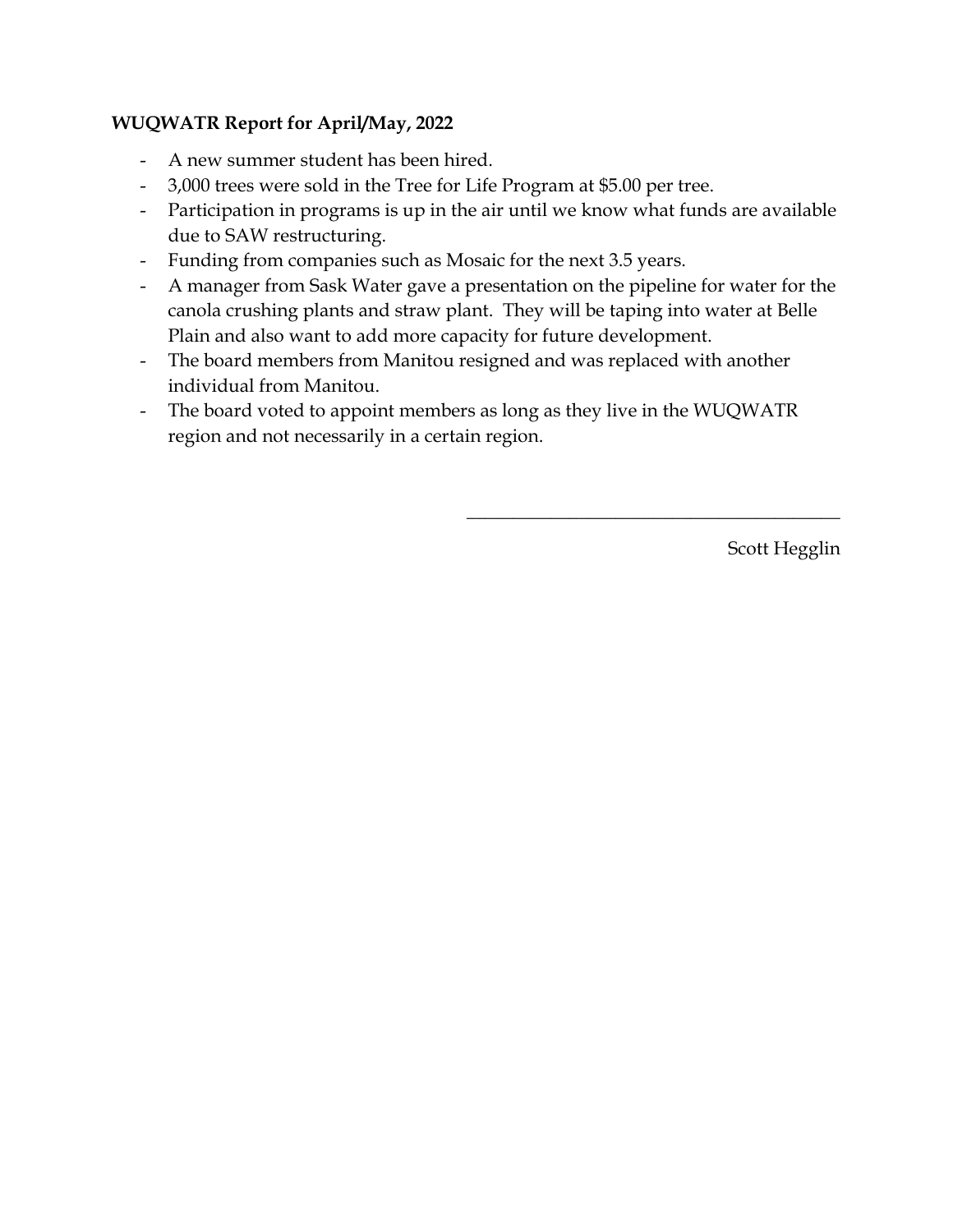## **Administration Report for April/May, 2022**

## **Follow-up from the April 12th Meeting:**

- I sent a letter to the Opposition Critic for Municipalities regarding the RM's concerns about the strict and limiting criteria of the RIRG program. No response has been received to date.
- The fuel tender was awarded to DMM energy and I received fuel tank quotes from them which will be discussed at this meeting.
- I received three of the remaining four responses regarding the Rock Ridge annexation which will be discussed at this meeting.
- Terry & Cheryl Deck received a letter that their development permit was not approved due to it not conforming with our Zoning Bylaw. They are going to try to adjust their plans so it does comply.
- Block A, Plan 102046452 was advertised for public tender with tenders to be received for our June council meeting.
- A new Zoning Bylaw Amendment Bylaw for the keeping of livestock was drafted to be reviewed at this meeting.
- A breakdown of the roto-mixing costs are as follows:

| $\circ$    | Rotomixing   | \$185,877.36 |                                    |
|------------|--------------|--------------|------------------------------------|
| $\circ$    | Gravel       | \$10,244.85  |                                    |
| $\Omega$   | Total        | \$196,122.21 | Total cost if not through the RIRG |
|            |              |              |                                    |
| $\circ$    | Engineering  | \$15,000.00  |                                    |
| $\circ$    | Surveying    | \$19,791.00  |                                    |
| $\bigcirc$ | Road Allow.  | \$64,650.00  |                                    |
| $\Omega$   | Total        | \$99,441.00  | Total costs incurred due to RIRG   |
|            |              |              |                                    |
| $\Omega$   | Grant Total  | \$295,563.21 |                                    |
| $\circ$    | 50% RM Share | \$147,781.61 |                                    |

## **Other Business Conducted:**

- The Resort Village of Kannata Valley's dust control invoice for 2021 remains outstanding so we have their lagoon user fee cheque payment on hold.
- The Resort Village of Kannata Valley has requested another meeting with the RM to discuss the annexation of Rock Ridge. They propose to meeting one day in May, either late morning or early afternoon.
- We will be utilizing Fort Distributors for dust control this year as their rate is substantially lower than By-Pro Feeds.

## **Messages of Concern/Gratitude**

- N/A

 $\overline{\phantom{a}}$  , and the set of the set of the set of the set of the set of the set of the set of the set of the set of the set of the set of the set of the set of the set of the set of the set of the set of the set of the s